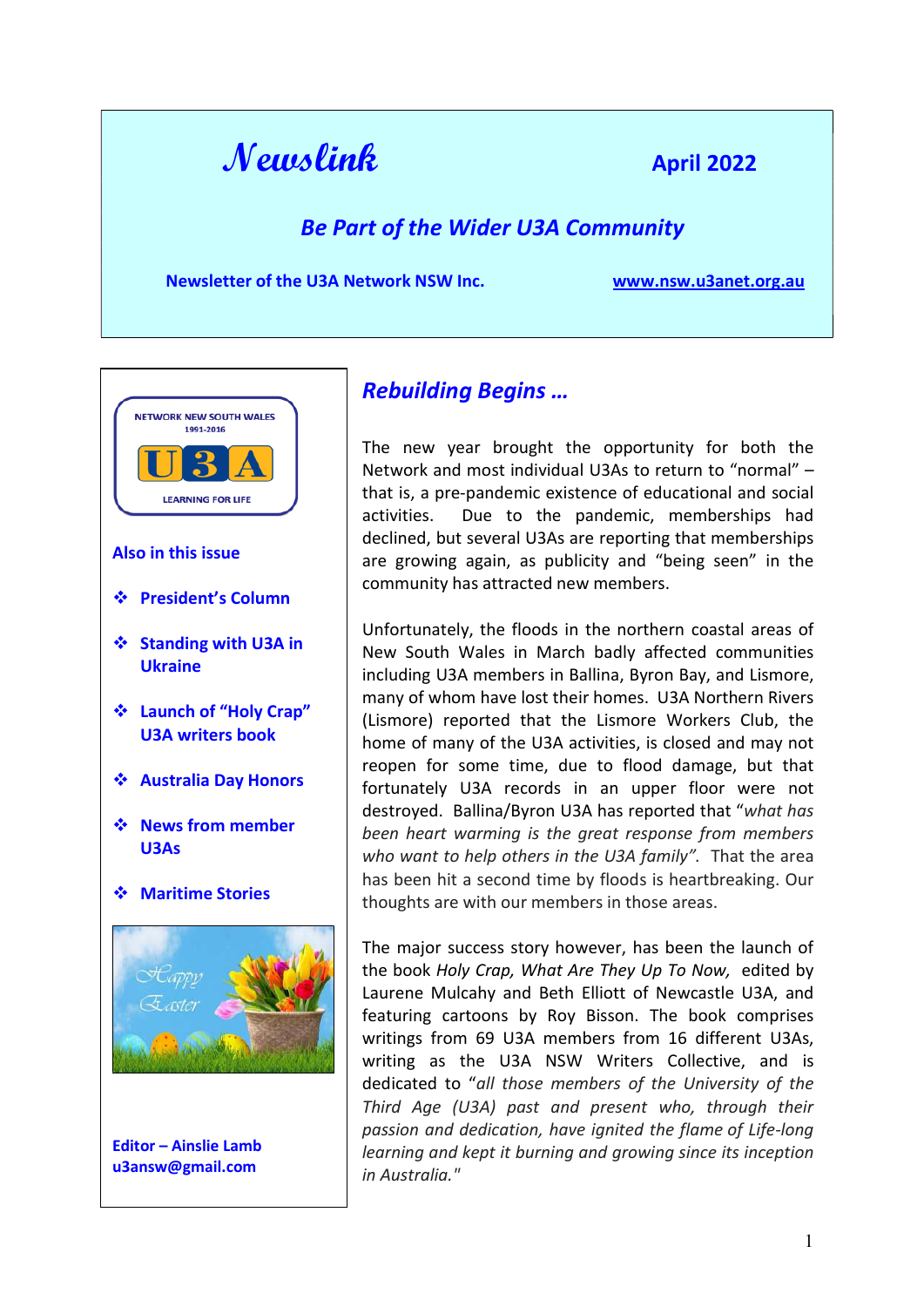

## From The President

This is my first Newslink contribution since I have been the President of your Network Association. By way of introduction, I am also the Regional Representative for the South Coast and a Committee member of U3A Shoalhaven.

As NSW U3As emerge from the challenges and confusion of the last couple of years, it is really heartening to see that volunteer enthusiasm is high and U3As are quickly returning to pre-Covid activities, albeit with some reductions in volunteers and member participation. The efforts needed to commence "normal" activities for Term 1 of this year will, I am confident, herald a new beginning and U3As should be able to concentrate again on delivering those activities expected of us.

Since November your Network Committee has been busy with two SGMs being necessary. The first was to seek approval for the 2022 membership fees and the second to complete the Census of Members and Associate Members (non NSW U3As). Despite some difficulties experienced, the finalisation of Public Liability Compliance Certificates was only a couple of days late. Your Committee plans to commence the process earlier in the future to avoid this situation occurring again.

As you probably know, the 2022 Conference planned for Orange in April, has been cancelled. Your Regional Representatives have organised Cluster Regional Meetings in April to substitute for the conference and to allow Member U3As to participate by Zoom in an opportunity to engage with your Network Committee. By now your invitations may will have been received. By involving members from other regions in these meetings, the opportunity to network and spread the information net will be enhanced. Your Network Committee trusts that you and we will both benefit from and enjoy the meetings.

The Network AGM, normally held in conjunction with the conference, has been rescheduled for Thursday 16 June. It is now time to think about the nomination of a Regional Representative to serve you on the Network Committee for the upcoming term of office. Regional Representatives will shortly contact U3A Members to arrange meetings to ensure that nominations are completed and submitted to the Returning Officer by the deadline in early May.

I recently read a paper detailing the benefits derived by retirees from their involvement in U3As. Retirees who participate in administration, teaching/presenting, learning for sheer enjoyment and the many physical and socialising activities, derive a multitude of advantages from their involvement in U3A. Our army of Volunteers should be very proud of the contribution they make to the well-being of so many active mature adults during The Third Age. I look forward very much to meeting as many of you as possible by Zoom in April.

Denis Simond President U3A Network Inc. Email: u3answ.pres@gmail.com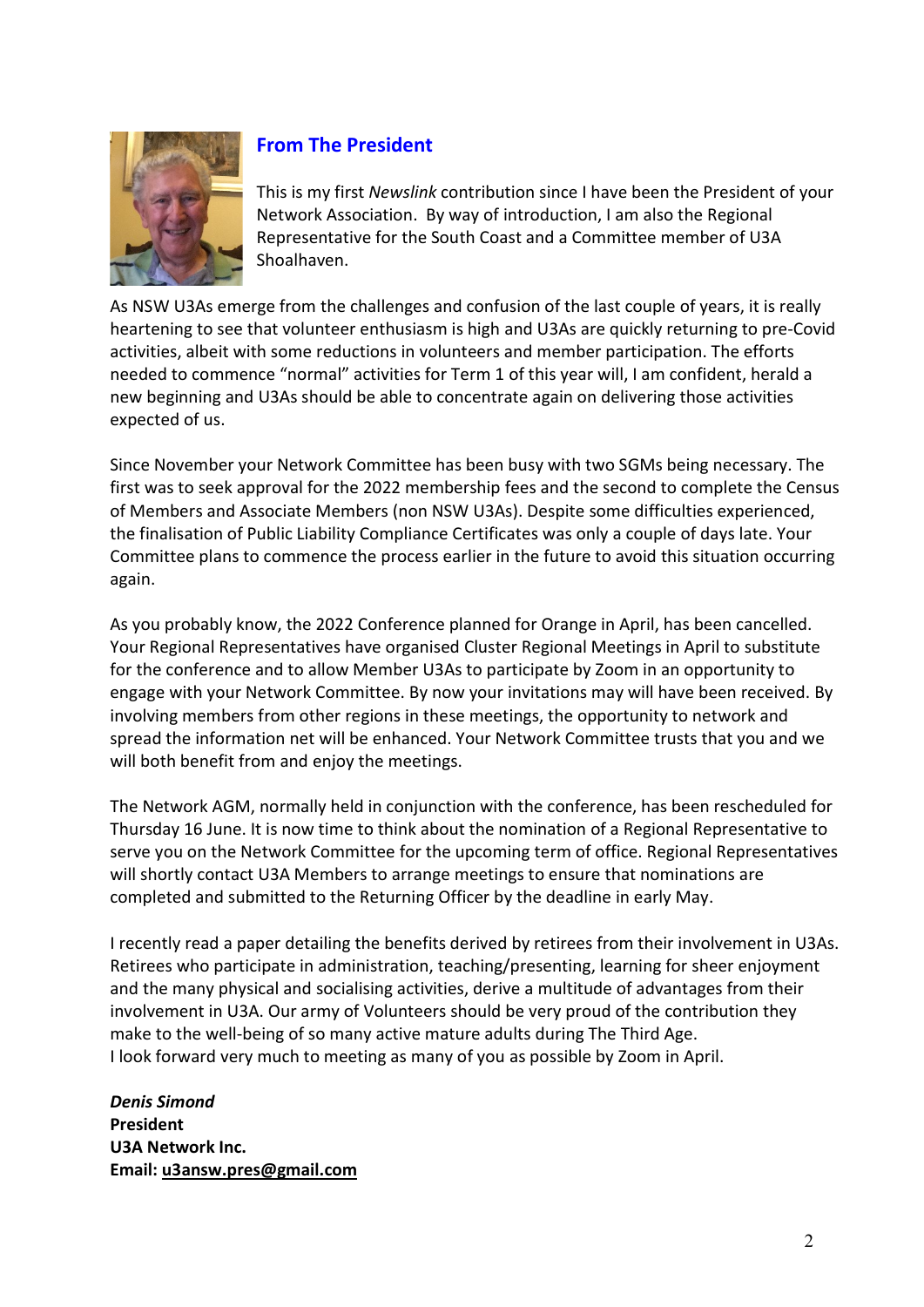## The International Association of Universities of the Third Age (AUITA) has passed on news from friends and members located in Ukraine. The AUITA secretariat writes as follows -

Dear AIUTA members and friends Chers membres et amis de l'AIUTA

We have received news from our friends Artur and Alina from Ukraine (see below) The situation, as you are informed from media, is still terrible with bombs and millions of refugees inside and outside the country and the admirable courage of the population. Next April 7th, I shall propose to the AIUTA Governing Board to put the Ukraine U3As situation on our agenda, to take an initiative in favour of our friends Artur, Alina, their family and all Ukrainian U3As and seniors. We shall keep contact with our friends in Ukraine to help and support.

Francois Vellas, President, AUITA, 20<sup>th</sup> March 2022

Dear Francois, our dear International AIUTA friends and colleagues!

Thank you for your letters, messages, telephone calls of support we keep receiving these days.

In times when Ukraine is under military attack by enemy troops in numerous directions, including Kyiv and many cities and villages around the country, when it was impossible to imagine East and West, South and North, and Kyiv!!! being bombed - we strongly need your support so much.

We all understand that is not war against Ukraine, but the war against Europe and humankind.

Now we know about inhuman treatment of the civilian population, children, women, the elderly. Our older people, especially those who is with disabilities,

die en masse in war zones, being in basements, being bombed, from hunger, cold and wounds.

They haven't got any connection with their relatives…

Our hearts are bursting with pain.

We have devoted so many years to improving the quality of life of older people, caring for them... Today we are thrown back for decades.

But we are absolutely sure that hard trials will only make us stronger. We will restore what the perfidious enemy destroyed and ruthlessly continues to devastate our beautiful land.

We all fight for freedom, our values and justice.

And we continue to work in UTA Ukraine, trying to work… hearing the sounds of sirens… every night and day…

We know - AIUTA COMMUNITY WORLDWIDE STANDS WITH UKRAINE

Sincerely, Artur and Alina, and UA UTA familyа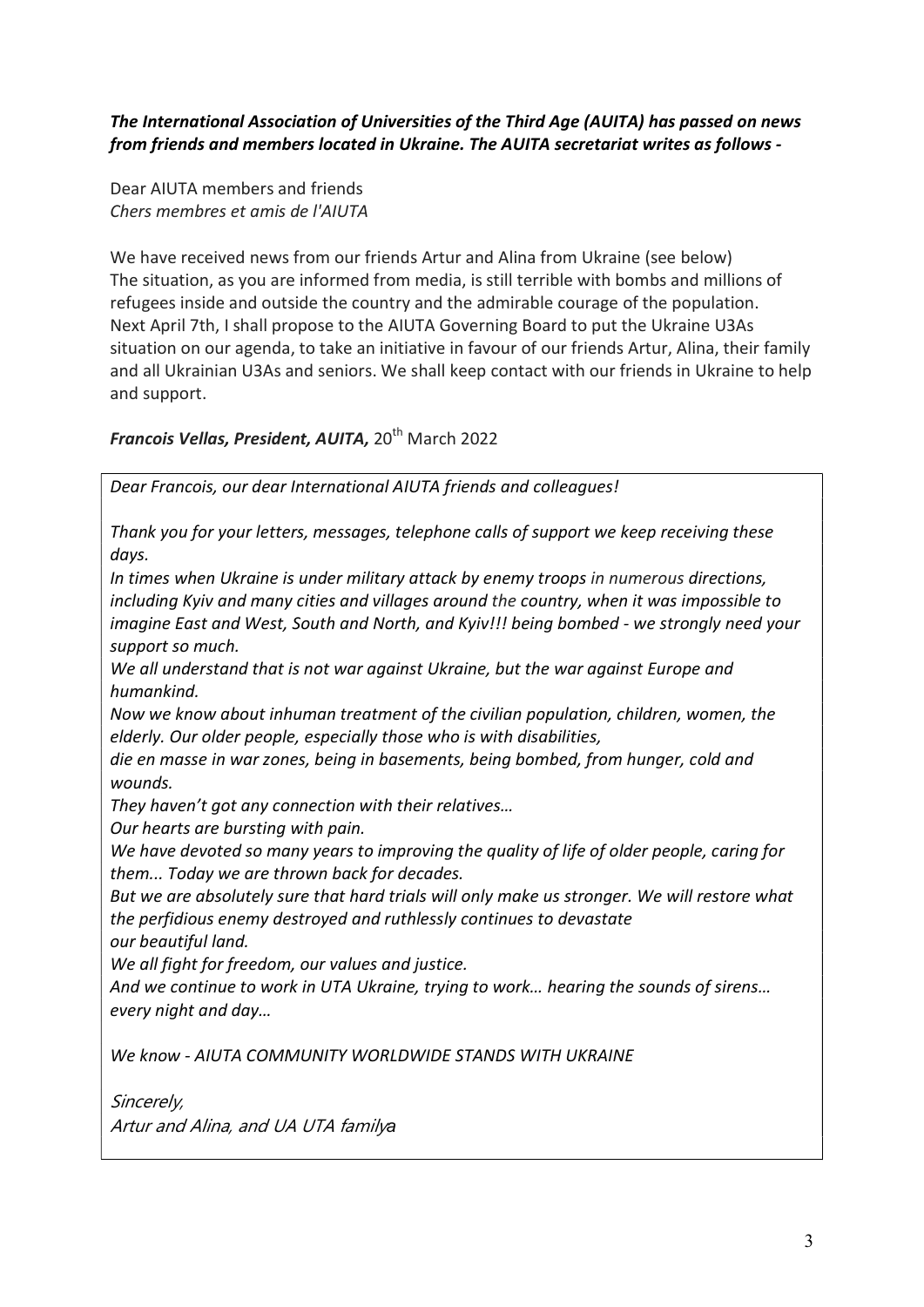### Launch of HOLY CRAP –What Are They doing Now? At the Newcastle Writers Festival, 3rd April 2022

## Co-operation, Collaboration and Celebration

The launch of the U3A NSW Writers Collective Anthology Holy Crap - What ARE They Doing Now? was a public acknowledgment of the coming together of both the contributors who wrote the stories in the book and the committees of 16 Regional NSW U3As who wholeheartedly supported us in what seemed at the time, a crazy idea. The spirit of goodwill that has permeated this



whole venture right from the beginning has been very special and we want to take this opportunity to sincerely thank each and everyone for helping to make an idea a reality. In coming together today, U3A presented a united front on which to build a more substantial U3A organisation that is recognisable for the contribution it makes to every community it is a part of - while still retaining their autonomy - and that is a very powerful and exciting concept to work towards.



 Laurene Mulcahy hosted the event; we officially had 73 people (counted by the NWF volunteer) attend the launch. Among them Greg Piper MP (Member for Lake Macquarie) Gionni Di Gravio (Archivist University of Newcastle) Denis Simond, (President, U3A NSW Network), and the Presidents of Central Coast, Eastlakes, Lake Macquarie, Newcastle and Port Stephens U3As.

Photo – Laurene Mulcahy, Greg Piper MP. Dr Anne Wakatama, Giselle Wakatama, Denis Simond

Not counting Roy Bisson and Beth Elliott, 14 of the U3A NSW Writers Collective were able to attend - they were Patricia Fitzpatrick and Dr John Page (both Newcastle U3A), Jean and David Lewis and Peggy Stransky (Port Stephens U3A), Penny Alexander and Marion Newall (Central Coast U3A), Fran Thomas (Maitland U3A), Phill Howlette and Robyn Dampney (Lake Macquarie U3A). Alan Reid (Wagga Wagga U3A ), Julie Davis (Northern Illawarra U3A), and Sandra Williams (Southlakes U3A). Unfortunately, due to the tyranny of distance and floods, many of our authors could not come, but sent messages of goodwill.

Dr Anne Wakatama who launched our book, gave a warm and humorous address touching on the negativity accorded to we older demographic and highlighting some of the stories in the book … .and we hope that at some point in the future, we may be attending the launch of Anne's memoirs - which will certainly a book to look forward to.

### Beth Elliott, Laurene Mulcahy, Roy Bisson and Gary Burrett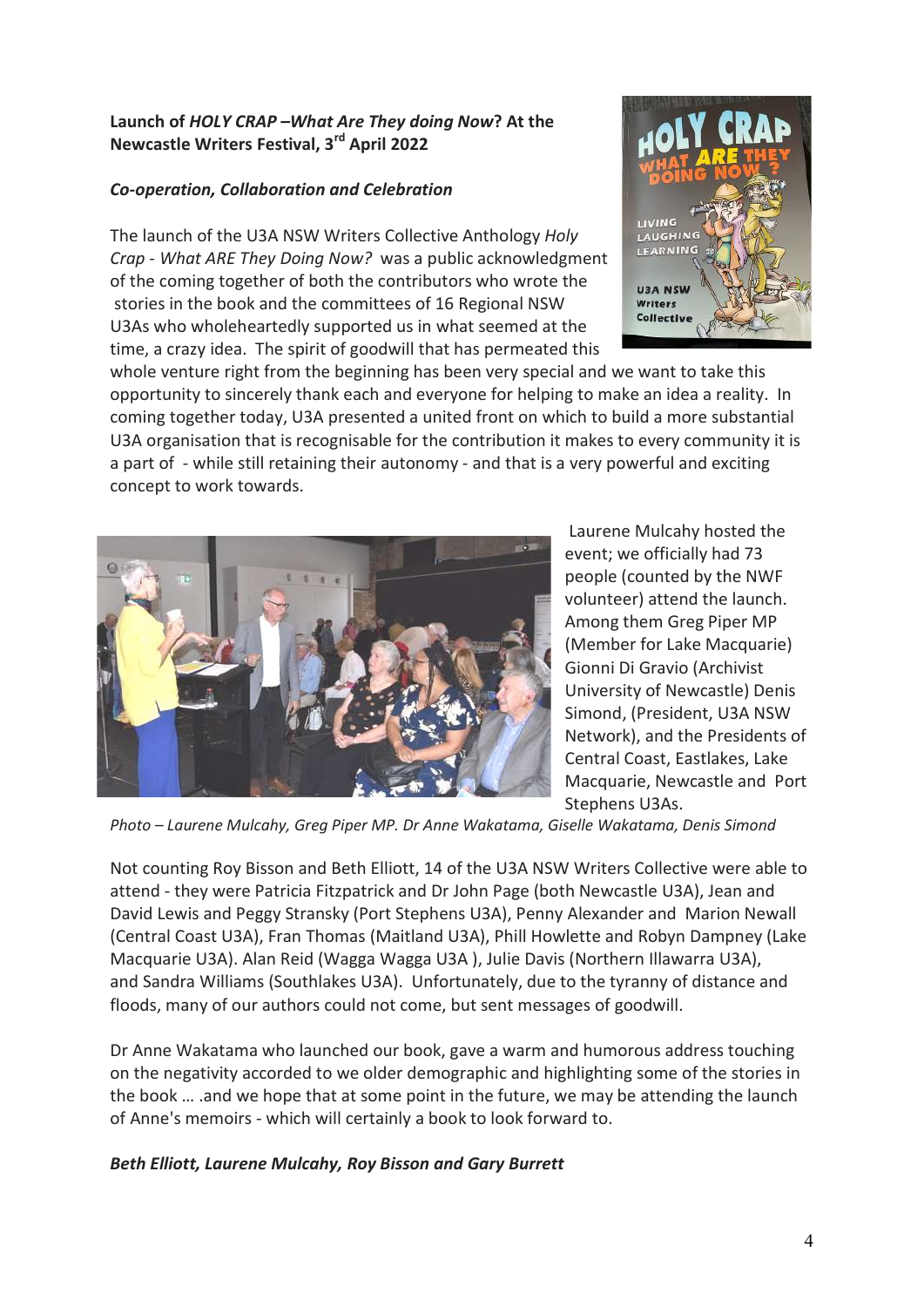## AUSTRALIA DAY HONOURS, 2022

Monica Perry of Central Coast U3A was recognised in the Australia Day Honours list and awarded the Medal (OAM) of the Order of Australia for service to youth and to the community, in a wide range of services for over 70 years, including a U3A class for the past 6 years. Monica is an inspiring example of a lifetime of volunteer service.

Heather Tredinnick of Southern Highlands U3A, was also awarded the Medal (OAM) of the Order of Australia in the Australia Day Honors list for service to music through choirs over a lifetime, including the U3A Southern Highlands choir since 2012. Under Heather's leadership, the choir has grown to between 70 to 80 members over the years. Heather spends hours in preparation and choosing music, tailoring to the talents of the particular choir members, and is widely considered a "gift" to U3A Southern Highlands.

Northern Rivers (Lismore) U3A was awarded Group Winner of the Services in Community awards by Lismore City Council among its 2022 Australia Day awards.

Congratulations to them all.

#### Mudgee District U3A finds a home

After over twenty years of operation, Mudgee District U3A finally has a home at Kildallon, the newly opened community education and arts centre located at the former TAFE site in Court St, Mudgee.



The original building on that site was the family

residence of the successful merchant William Kellett, a prominent figure in Mudgee's early history. He was born in Kildallon, County Cavan in Ireland and that is the name he gave to the grand house he had built in the late 1880's. Kildallon was occupied by the Kellett family until the 1940's when the Mudgee branch of CWA acquired the residence converting it to a girls' hostel. In 1983 TAFE took over the site, adding yet more buildings behind the original building. TAFE operated there until 2018. After years of lobbying by community groups, in 2021 TAFE sold the Court St site to Mid-Western Regional Council on the proviso that it be used by the community.

Unfortunately, during the period of vacancy a great deal of damage was done to the buildings by vandals and this had to be remedied by Council before the facility could open. Late in January the keys were handed over and various community groups, including Mudgee District U3A moved in.

"We are delighted to have a home," said Heather Rushton, current President of Mudgee U3A. "Instead of being scattered at venues across town, most classes now operate from Kildallon. Some members have commented that it gives the sense of being a 'real' university seeing different classes operating simultaneously in rooms along the same corridor. "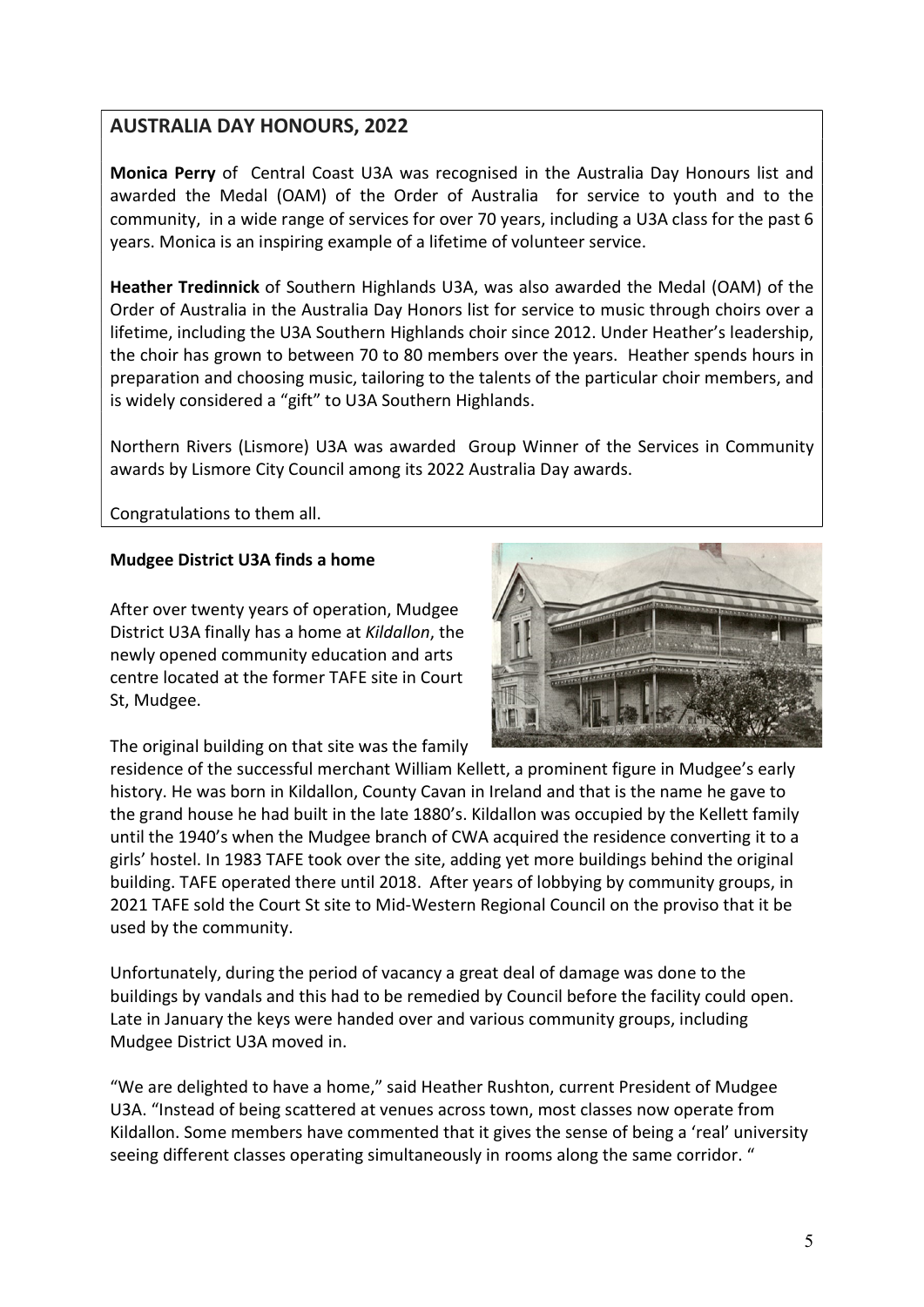## U3A Omnia Vincit – U3A Conquers All

Newslink has received several stories of the effects the Covid pandemic has had on U3A operations over the past 2 years. Closures, attendances limited by venue capacity limits, social activities (even morning tea) curtailed, fundraising events unable to be held, community events cancelled … the list goes on. Some larger U3As, with their own premises, were effectively closed down for several months, without income while still meeting ongoing expenses. U3As, small , medium sized or large, were all affected.

The spirit of U3A prevailed, as committee members, tutors and others did their utmost to maintain contact with their members and to provide courses, newsletters and other methods to keep their membership connected and provided with mental stimulation.

Tony Dawson of Port Macquarie Hastings U3A sent Newslink a lengthy report, which exemplified the situation, but also acknowledged the effort made by tutors, committee members, administrators and others to maintain the spirit of U3A both during the shutdown periods and in the rebuilding phase. He writes : "Nevertheless, throughout all this the spirit of U3A shone through. Our dedicated and resilient administration team, IT group and tutors did everything they could to keep members informed and engage them in whatever activities we could mount. And the effort was rewarded in the short gap between Delta and Omicron when members flocked to our Christmas Concert and, a week later, our Christmas Party."

In December 2021 the Port Macquarie Hastings U3A presented its 2021 Christmas Concert at the Tenison Woods Centre, to a very appreciative audience. The program was emceed by local ABC radio presenter Cameron Marshall.

Featured artists were the U3A International Dancers, who performed traditional dances from France, Poland and Israel, an up-tempo, roaring twenties number "Crazy Daisy".

The Sublime Chimes Bell Ringers ensemble gave an unforgettable performance of Christmas carols and the Guitarists Dave Smith and Carol Baker sang a medley of



very enjoyable easy-listening numbers from the 60's, displaying beautiful harmonies.

Pianist extraordinaire Rosanna Vanderley enchanted everyone with a variety of musical themes from the movies, the London stage and Broadway, and invited audience members to sing along with the popular songs.

#### Port Stephens U3A celebrates 25 years - from Jean Lewis

In December 2021 PSU3A was finally able to celebrate its twenty-fifth anniversary. The event was meant to take place in September 2020 but due to Covid it had been delayed so when we finally were able to hold a party in celebration, people were delighted to be able to get together again. Out of a membership of just over 250, 100 members signed up for a high tea and celebrated in style at the local bowling club.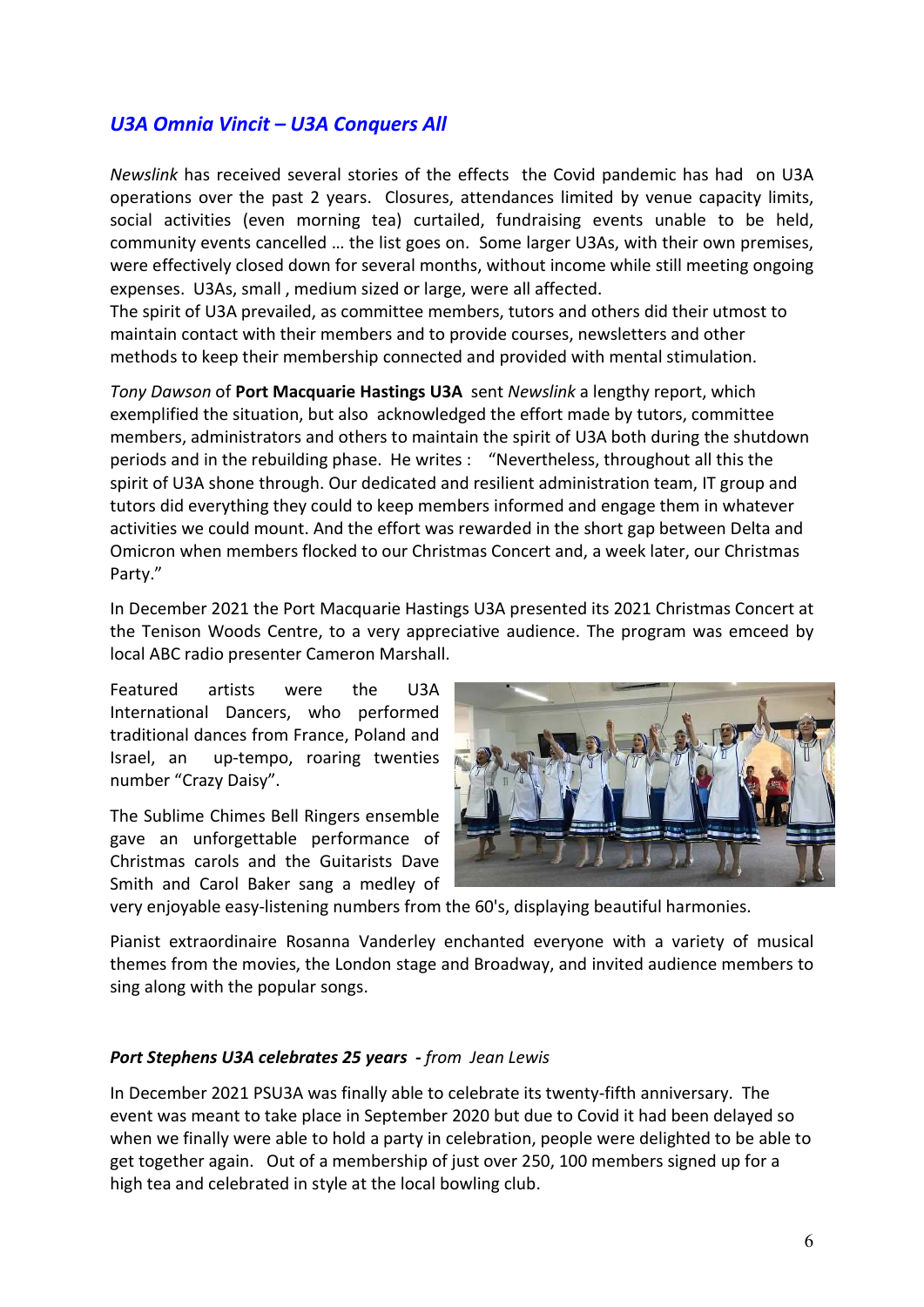#### Port Stephens celebrates Paul Whittemore

As we celebrate 25 years of Port Stephens U3A we remember that on Monday the  $4<sup>th</sup>$ September 1995 when we started, it was Paul Whittemore who gave the first lecture in Astronomy, called "Our Amazing Universe". He has been teaching astronomy as well as other subjects ever since.



Over the last now twenty six years, Paul has continued to fascinate and delight the Port Stephens U3A members with his passion for not only Astronomy but also Art, History and Literature. His rich knowledge of these subjects has shone through every lecture he gives. Today at the age of 88, he still continues to give special one-off lectures on the latest in Astronomy.

34 Years in U3A - Older U3A members will be interested to learn that Cecily Butcher, whose membership at Orange U3A spanned 34 years in various committee and other roles ( and also many years on the committee of the U3A Network NSW including President 1995-97), has moved to live in Deception Bay Queensland. Nothing daunted, Cecily writes, "I have met several 'old' U3Aers here, that we are thinking it might be a good idea to set up a group, but I am not rushing into that yet". Now that is the spirit of U3A!

### From beginners to performers: Ballina U3A's ukulele success

In what now seems a lifetime ago during the early days of the COVID pandemic, a few brave individuals living in and around Ballina put their names down on a class list to learn the ukulele. Due to its small size and sweet sounds, not to mention the fact that it is relatively inexpensive and easy to learn, the ukulele has been a popular choice with people taking up their first musical instrument late in life.

What started as a single beginners class quickly expanded to sixty individuals, many of whom are now playing some 18 months later in the recently named "Paradise Pluckers". Having mastered the art of reading sheet music and co-ordinating the left and right hands doing different tasks, the sometimes-mellow and sometimes-boisterous sounds of some 30 to 40 ukulele-strummers and singing voices can be heard each week at Ballina's U3A class venue. Indeed, people are often surprised at what a range of music you can play on a ukulele and how much fun ukulele-players seem to have!

Feeling like it was time to show the world how far they have come, the Valentine's Concert 2022 was staged and the group performed, along with a few other ukulele-playing soloists and groups, in a gala 2.5-hour outdoor concert. The audience was entertained, amazed and in some cases inspired to take up the instrument themselves.

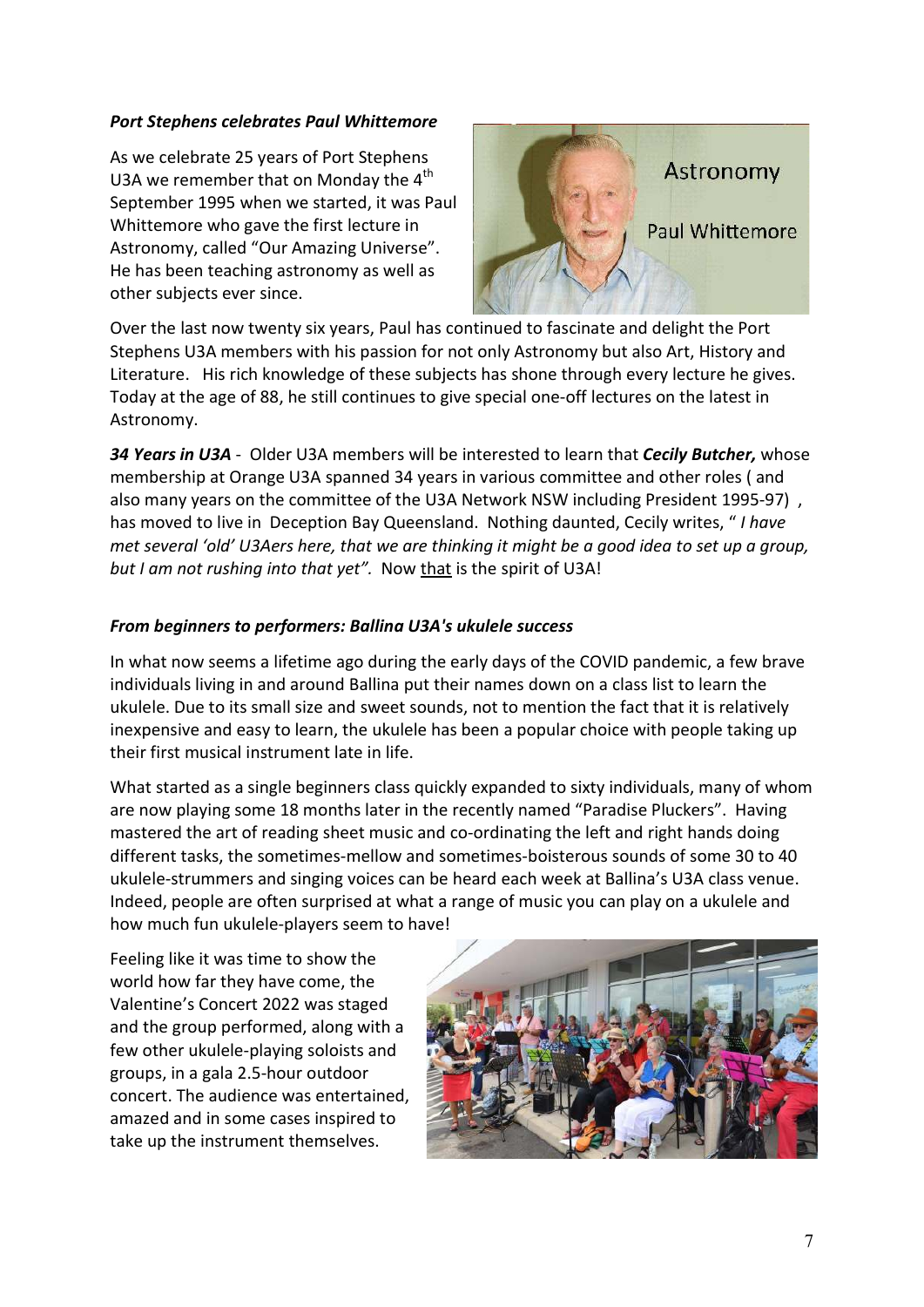**U3A Northern Illawarra** held its  $4<sup>th</sup>$  annual debate against the students of Bulli High School, during Seniors' week. The topic was That Zoos Should be Abolished. The U3A took the affirmative side, but lost on points to the students. The debate was adjudicated by The Lord Mayor of Wollongong, Cr. Gordon Bradbury.



Both teams and the adjudicator after the debate.

## Studies shed light on need for fourth COVID shot

Jan Fisher , February 24, 2022 Your Life Choices

Most of us have been dutifully getting our COVID vaccines and booster shots as promptly as possible, but a new study in the US shows that after the third, we may not need another one for months or even years.

A joint study by the Rockefeller University and the Howard Hughes Medical Institute found that the Omicron variant can dodge antibodies produced after two doses of a COVID vaccine. But a third shot of the mRNA vaccines made by Pfizer-BioNTech and Moderna prompts the body to make a much wider variety of antibodies, which would be difficult for any variant of the virus to evade, the researchers found. Dr Peter Marks, who heads the division of the Food and Drug Administration (FDA) that regulates vaccines, said he hoped that a third shot would be enough of a shield against COVID and that only a yearly booster would be needed. But he cautioned that it was impossible to make any firm prediction without more data. University of Pennsylvania immunology institute director John Wherry said there was increasing evidence of diminishing returns on the number of booster shots. Although he added that people aged over 65 or at high risk of illness may benefit from a fourth dose.

Other studies have found that parts of the immune system can remember and destroy the virus over many months, if not years. Immune cells called T cells produced after immunisation by four brands of vaccine – Pfizer, Moderna, Johnson & Johnson and Novavax – are about 80 per cent as powerful against Omicron as other variants, the research found. Research indicates that T cells – also called memory cells – in people exposed to the 2003 SARS coronavirus outbreak lasted more than 17 years and there is evidence that there may be a similar response for COVID.

The Australian government recommends a fourth dose, three months after the third, for anyone aged over 16 who is severely immuno-compromised. It also recommends people who have been infected with COVID defer their next booster to four months after their recovery. The previous recommendation was six months.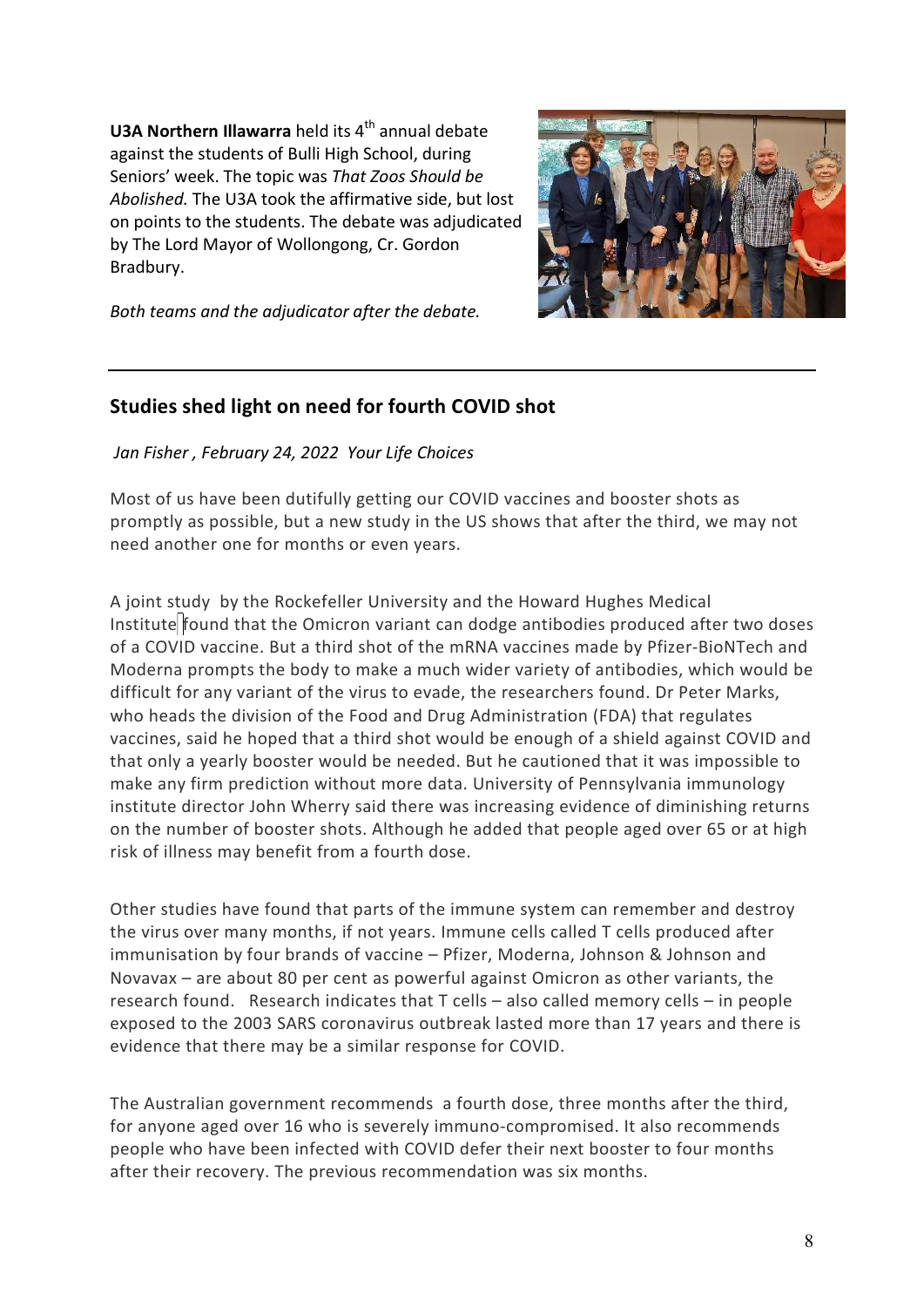## MARITIME STORIES

#### The Story of The James Craig

By Peter Cane , Central Coast U3A

James Craig is a restored 19th century 3 masted barque, one of the Sydney Heritage Fleet vessels.



She was launched in Sunderland, England in 1874 named Clan Macleod. Her working life spanned about 50 years, and she rounded Cape Horn 23 times. She started life as general cargo vessel.

When she was sold to the Craig family in New Zealand they renamed her James Craig in 1905. She traded across the Tasman before ending up in Tasmania's Recherche Bay as coal hulk. Her working life ended in the early 1930s. James Craig lay there for 40 years until the Sydney Heritage Fleet found her in 1972.

She was in a very poor state, rusted out in many places and stripped of her masts and deck. A hole had been blown in the stern to sink her as she was being a nuisance by breaking fishermen's nets. A team went down many times to clean her out and patch her up until she floated. She was taken to Hobart for 9 years before being towed to Sydney after a Sydney Hobart race by a tug which was an official boat for the race. She arrived there in 1981 and put on a floating dock and all her plates were removed with 424 old ones put back on.

 During the restoration 2 x 400 hp engines were donated and fitted. Her recommissioning was in 2001. All work was carried out at the Fleet's Rozelle shipyard by volunteers who are there most days of week. Imagine the countless hours and dollars spent to bring the vessel to full sailing condition again. It took about 30 years and \$25 million – and the cost is ongoing. She has been restored as faithfully as possible to her original condition.

Minimum changes have been made to allow the vessel to be in full survey to take paying passengers to sea. Such things as a full galley, safety equipment, toilets, navigational equipment and engines. It was originally thought she might have been a static display - but common sense prevailed and now she is a fully working ship. One inclusion is the 'tween deck which allows for functions such as weddings, sleep-overs for schools and scouts etc.

Being a 3 masted barque her 2 forward masts are rigged with square sails, while the mizzen has a fore and aft rig. The fore and main masts for the lower half and the first yard are all made of steel. The yard was to be used as a crane for cargo and so made of steel for strength. James Craig has 21 sails when fully rigged. Originally it had a crew of 17 but is now registered to carry 125 - 80 passengers and 45 crew. The Sydney Heritage Fleet has a number of heritage and significant vessels at our shipyard at Rozelle. James Craig can be viewed at Wharf 7 Darling Harbour for a small fee. I guide on James Craig some Saturdays (not at present however) and also do the commentary on one or two of the number of tours the fleet runs around the harbour. I hope you can take the opportunity to visit one of the heritage vessels and maybe even take a day sail on the James Craig.